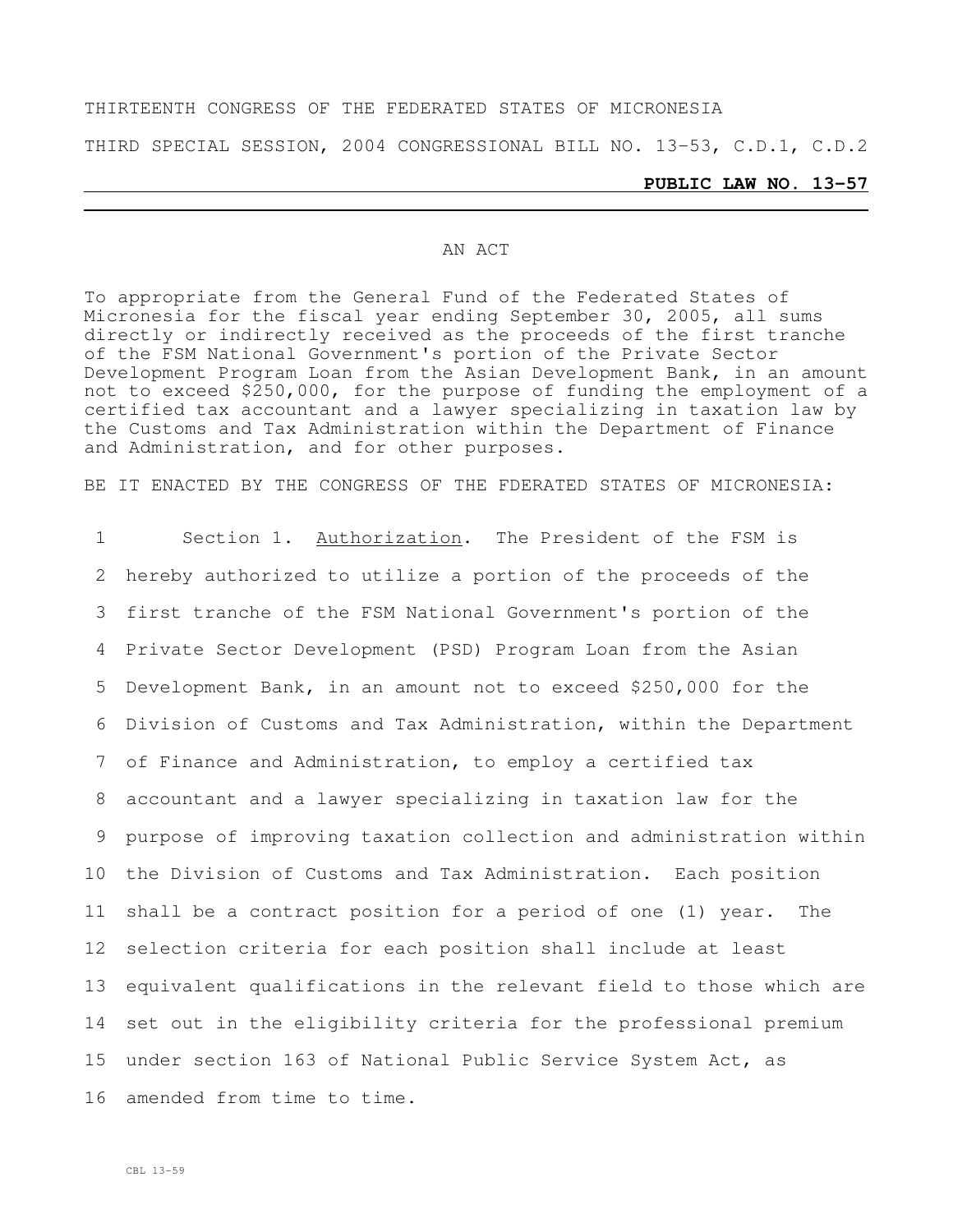## **PUBLIC LAW NO. 13-57**

| 1  | Section 2. Suballotment. The President shall be permitted         |
|----|-------------------------------------------------------------------|
| 2  | to sub-allot funds appropriated hereunder to the Department of    |
| 3  | Economic Affairs as the implementing agency for the PSD project   |
| 4  | and program loans.                                                |
| 5  | Section 3. Reporting requirement. Following the exhaustion        |
| 6  | of funds appropriated by this act, the President shall submit a   |
| 7  | report to Congress detailing how the funds appropriated hereunder |
| 8  | were expended.                                                    |
| 9  | Section 4. Lapse. The funds appropriated by this act shall        |
| 10 | lapse as of September 30, 2007.                                   |
| 11 | Section 5. This act shall become law upon approval by the         |
| 12 | President of the Federated States of Micronesia or upon its       |
| 13 | becoming law without such approval.                               |
| 14 |                                                                   |
| 15 |                                                                   |
| 16 |                                                                   |
| 17 | December 8, 2004                                                  |
| 18 |                                                                   |
| 19 |                                                                   |
| 20 |                                                                   |
| 21 |                                                                   |
| 22 | <u>/s/ Joseph J. Urusemal</u><br>Joseph J. Urusemal               |
| 23 | President<br>Federated States of Micronesia                       |
| 24 |                                                                   |
| 25 |                                                                   |